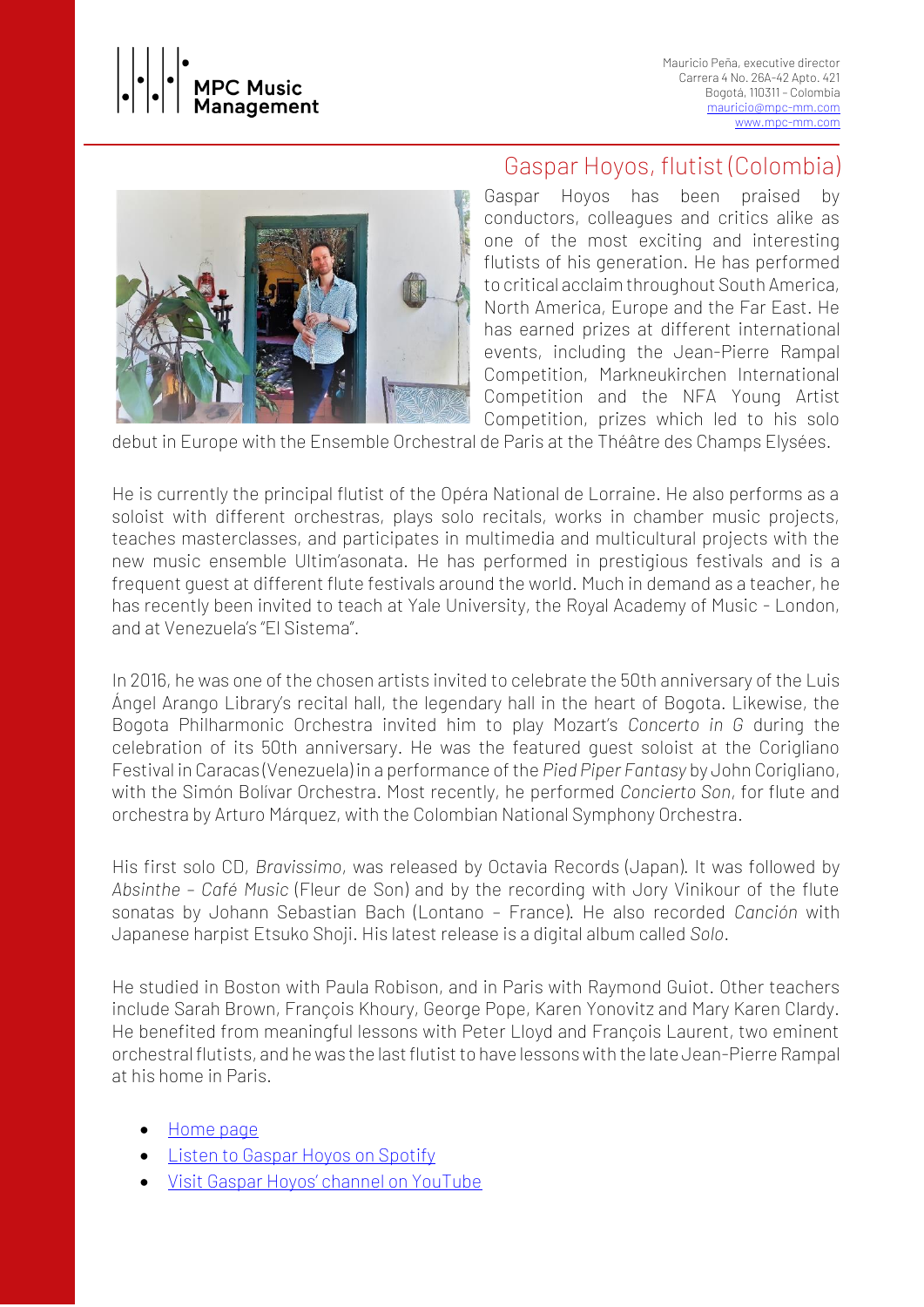

# 2022-2023 SEASON CHAMBER RECITALS WITH PIANO ACCOMPANIMENT

## PROGRAM No. 1

LUIS ANTONIO ESCOBAR (Colombia): Flute Sonata, Op. 36 No. 1 (1956) CAROLINA NOGUERA (Colombia): Chirimías metálicas, for solo flute (2009) BRENNO BLAUTH (Brazil): Sonata T.5 (1958) ASTOR PIAZZOLLA (Argentina): Le grand tango (arr. Sofia Gubaidulina) TREVOR WYE (arr.): Popular suramericano (2003) ALBERTO ARANTES (Brazil): Brazilean Potpourri (1999)

### PROGRAM No. 2

PAUL BOWLES (United States): Flute Sonata (1932) TRISTAN MURAIL (France): Unanswered Questions, for solo flute (1995) HANS WERNER HENZE (Germany): Sonatina for flute and piano (1946) ROBERT AITKEN (Canada): Icicle, for solo flute (1977) ERWIN SCHULHOFF (Czech Republic): Flute Sonata (1927)

## PROGRAM No. 3

WOLFGANG A. MOZART: Flute Sonata, K. 285 (arr. Louis Moyse) FRANZ XAVER MOZART: Rondo in Em, for flute and piano LUDWIG VAN BEETHOVEN: Serenade, Op. 25 for flute and piano RALPH VAUGHAN WILLIAMS: Ballet Suite for flute and piano CÉSAR FRANCK: Flute Sonata (arr. Jean-Pierre Rampal)

## PROGRAM No. 4

BÉLA BARTÓK: Hungarian Peasant Suite ERIK SATIE: Je te veux NICOLAS BACRI: Three impromptus, for flute and piano GARY SCHOCKER: Café Music, for flute and piano EDGAR VARÈSE: Density 21.5, for solo flute FRANCIS POULENC: Les chemins de l'amour BLAS EMILIO ATEHORTÚA: Duo concertante, for flute and piano RICHARD RODNEY BENNETT: Siesta, from 'Summer Music' ERWIN SCHULHOFF: Flute Sonata JACOB GADE: Jalousie